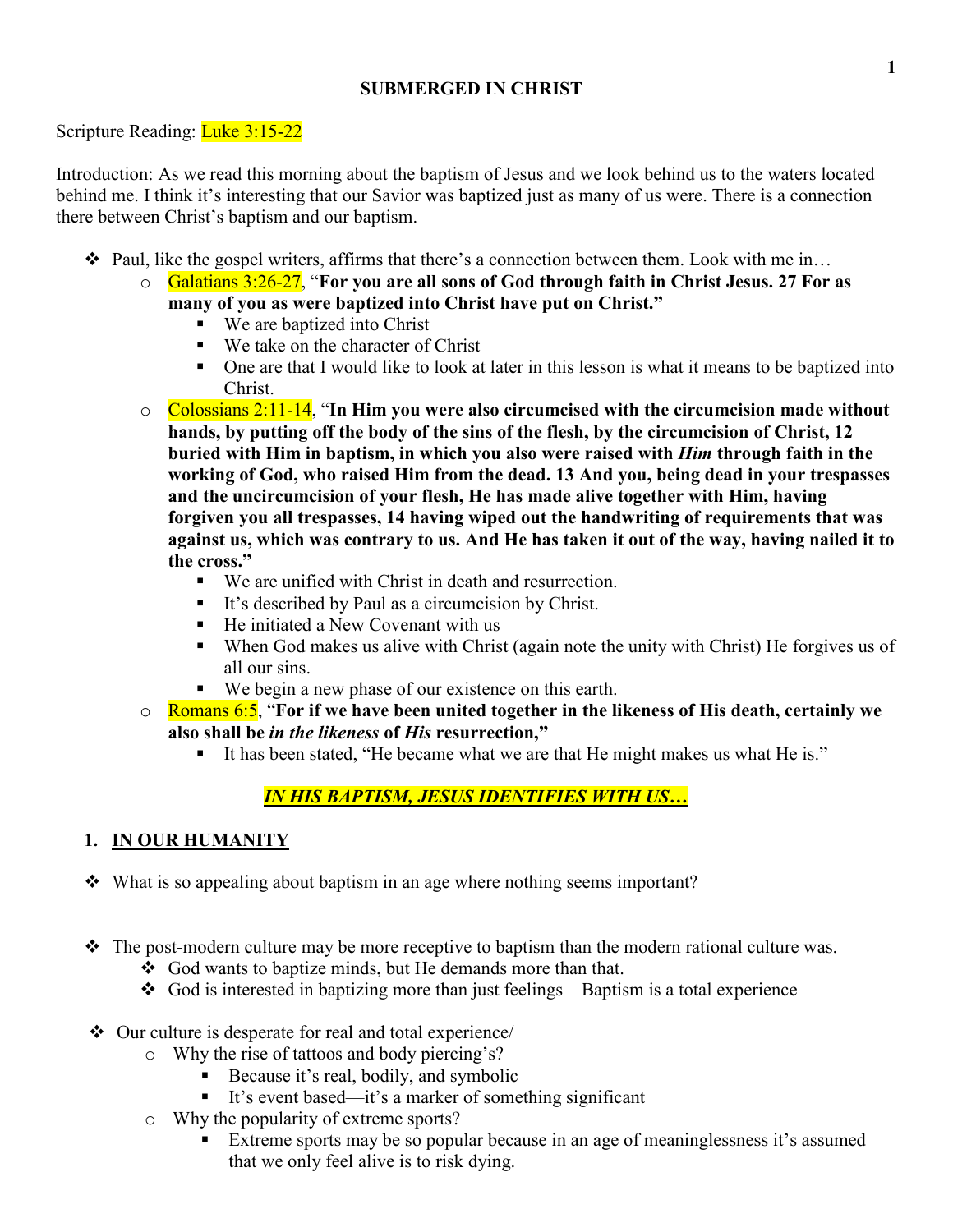- $\bullet\bullet\text{ We live in an age where nothing seems to matter very much at all.}$ 
	- o And that which does matter—doesn't for very long
	- o Nothing seems permanent and this includes human life.
	- o There are so many today who question the meaning of their existence
		- They're confused about their worth, their value, and their identity.
- $\bullet$  My generation has not witnessed the global turmoil that previous generations have.
	- o We didn't live through wars and depressions
	- o We are not the greatest generation and therein lay our problem.
		- We were not faced with monumental decisions or titanic struggles that demanded the greatest of sacrifices.
		- Our greatest struggle is the question of our existence
			- We are the first generation to know that our parents could've legally chosen to abort us.
			- We are the first generation commonly raised by institutions as much as families
			- We are the first generation born without God as a significant part of our culture

How this generation longs for a faith that has flesh—WE FIND THAT IN CHRIST AND IN HIS BAPTISM.

# **2. HE IDENTIFIES WITH US IN OUR HUMANITY**

- German composer Felix Mendelssohn's grandfather, Moses Mendelssohn, was not a handsome man.
	- i. In addition to his short stature, he also had a hunched back.
	- ii. When he met the woman of his dreams, Moses fell deeply in love, but she was repulsed by his appearance.
	- iii. Finally getting the courage to talk to her, Moses asked, "Do you believe marriages are made in heaven?"
		- A. When she said yes, Moses said, "In heaven at the birth of each boy, the Lord announces which girl he will marry. When I was born, my future bride was pointed out to me."
		- B. "Then the Lord said, 'But your wife will be humpbacked.' Right then and there I called out, 'Oh Lord, a humpbacked woman would be a tragedy. Please Lord, give me the hump and let her be beautiful."'
		- C. She reached out and gave Mendelssohn her hand and later became his devoted wife.
- - II Corinthians 5:21, "**For He made Him who knew no sin** *to be* **sin for us, that we might become the righteousness of God in Him."**
	- o Jesus became that sin so each of us could become righteous in the sight of God.

## **3. HE IDENTIFIES WITH US IN OUR HOPE FOR A NEW BEGINNING**

- - Most of us have been at the same place in our lives at one time or another.
	- o We've felt the need to pray but didn't do it.
	- o We've been in bad relationships
	- o We've felt unloved by parents or friends
	- o We all feared whether our lives would be successful or just a meaningless life
	- $\circ$  We've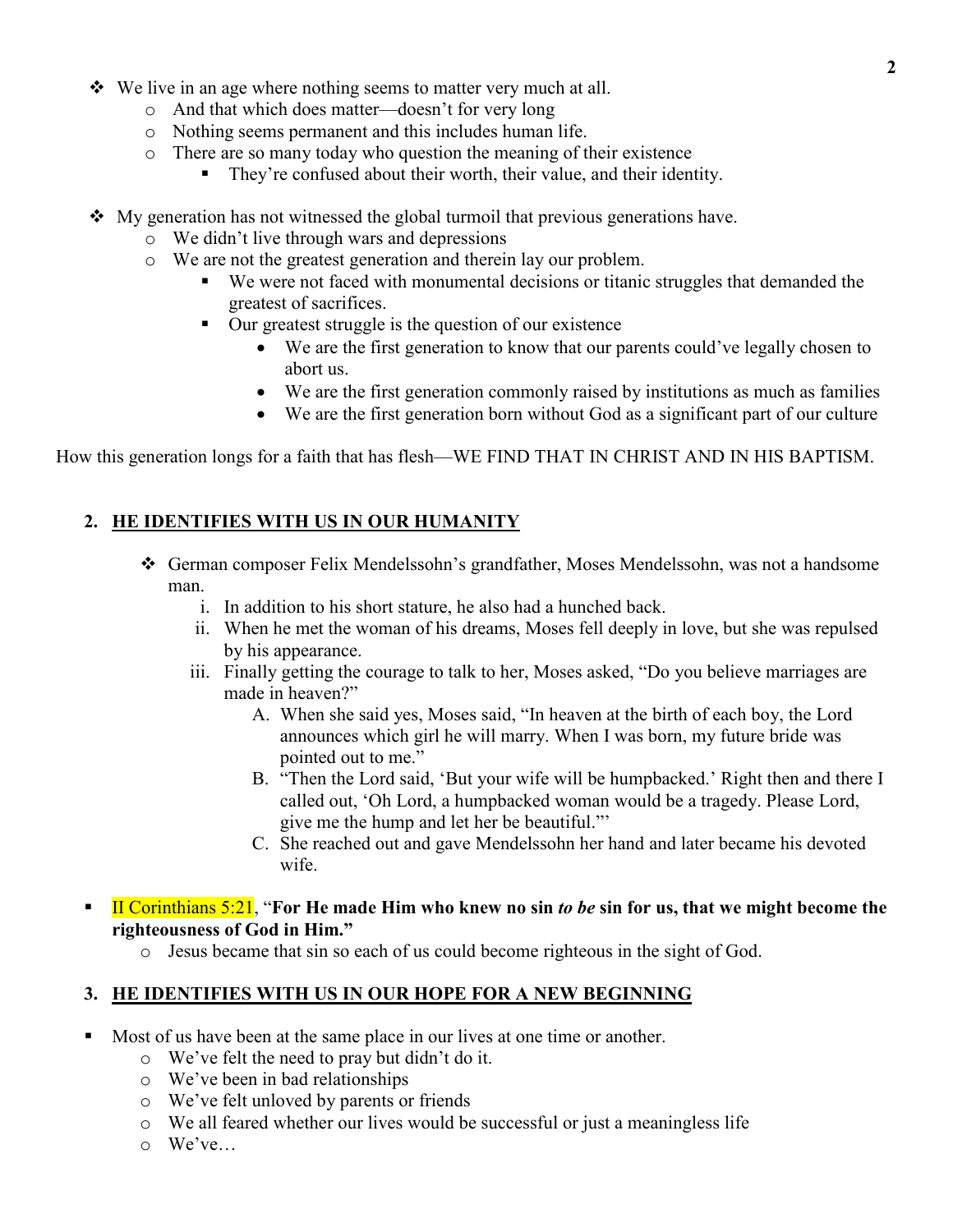- **Lacked purpose**
- **Lacked** identity
- **Lacked direction**
- - Let me ask you a question: How do you feel about baptism?
	- o I want to share a set of scriptures with you that answer all your questions.
	- o Matthew 11: 28-30, "**Come to Me, all** *you* **who labor and are heavy laden, and I will give you rest. 29 Take My yoke upon you and learn from Me, for I am gentle and lowly in heart, and you will find rest for your souls. 30 For My yoke** *is* **easy and My burden is light."**
- - Only the language of a new birth, anew beginning can be found here in the words of Jesus.
	- o This event, this baptism into Christ, points toward that new life only found in Him.
	- o A moment in time when the angels in heaven are rejoicing over one sinner who has given their life over to the Creator of all this is and ever will be.

Have you experienced that new beginning that can only be found IN CHRIST?

# *IN OUR BAPTISM—WE IDENTIFY WITH CHRIST*

- **1. IN HIS DIVINITY**
	- a. II Peter 1:3-4, "**as His divine power has given to us all things that** *pertain* **to life and godliness, through the knowledge of Him who called us by glory and virtue, 4 by which have been given to us exceedingly great and precious promises, that through these you may be partakers of the divine nature, having escaped the corruption** *that is* **in the world through lust."**
		- i. You see, we've been equipped
		- ii. We have a new value.
	- b. There is a baseball card called the "Baltimore Orioles Future Stars" and at one time it was valued at over 100.00 dollars.
		- i. The three players on this card were:
			- 1. Jeff Schneider who played one year of pro baseball and pitched in 11 games.
			- 2. Bobby Bonner who played 4 years but only appeared in 61 total games and never hit a homerun.
			- 3. The third is a name you might recognize.
				- a. He played 21 years and appeared in 3,001 pro games.
				- b. He came to bat 11, 551 times
				- c. Collected 3,184 hits
				- d. Had 431 homeruns and 1,695 RBI's.
				- e. His name is Cal Ripken, Jr.
		- ii. Bobby Bonner and Jeff Schneider's baseball card is worth 100 dollars, not because of their name and stats, but because of what someone else has done.
	- c. Once we are IN Christ through baptism and we have given our everything to God through Him.
		- i. We share in that righteousness
		- ii. All because Christ hung on that cross and gave His life as a ransom for ours.

# **2. IN OUR BAPTISM, WE IDENTIFY WITH CHRIST IN HIS RIGHTEOUSNESS.**

a. Matthew 3:13-15, "**Then Jesus came from Galilee to John at the Jordan to be baptized by him. 14 And John** *tried to* **prevent Him, saying, "I need to be baptized by You, and are You**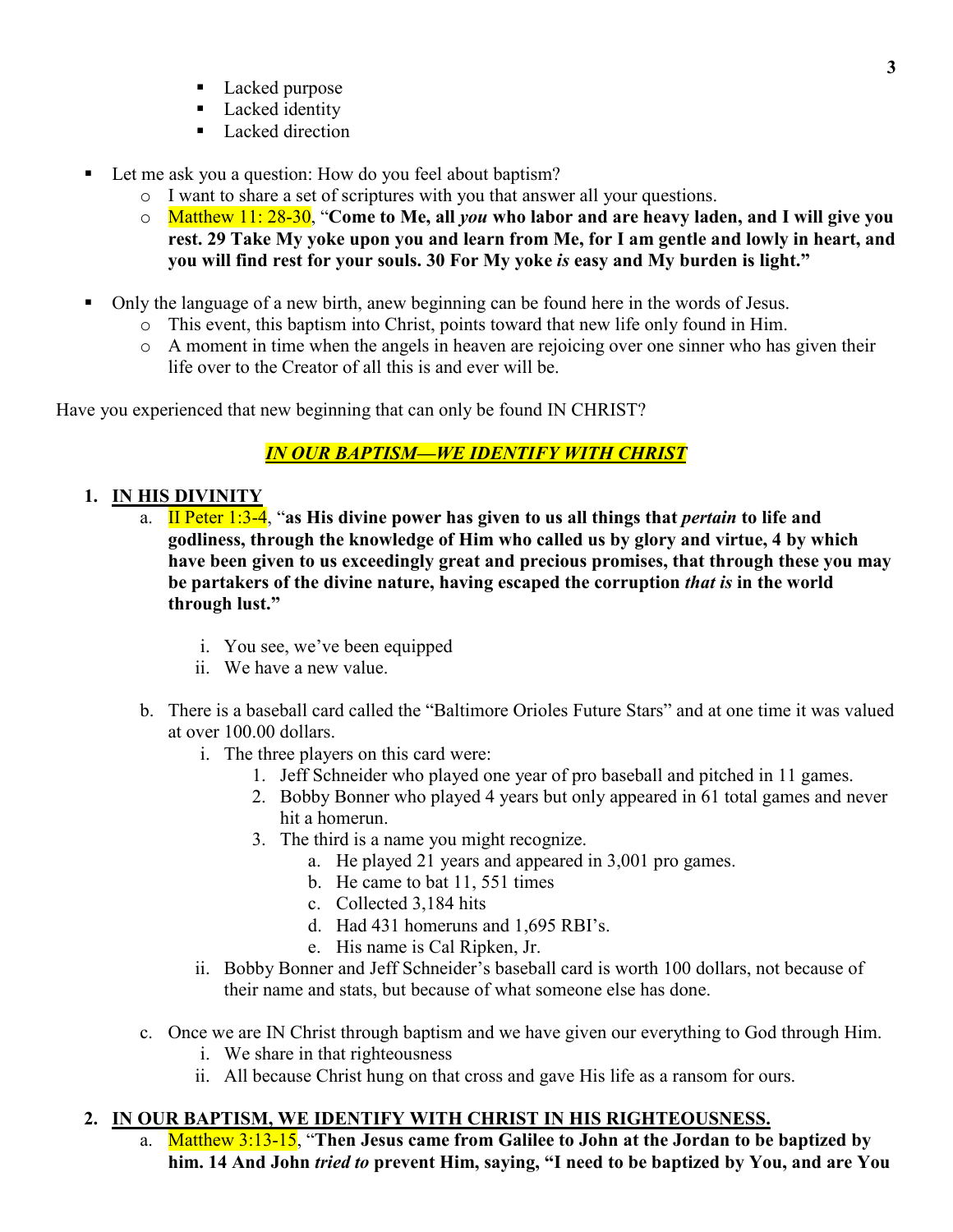#### **coming to me?"**

### **15 But Jesus answered and said to him, "Permit** *it to be so* **now, for thus it is fitting for us to fulfill all righteousness." Then he allowed Him."**

- b. Baptism is God making a statement
	- i. He claims the one who is baptized—God alone justifies and sanctifies
	- ii. Jesus was not baptized simply to follow orders or to set an example
		- 1. He was baptized so that we might meet Him through baptism and take up His righteousness.
		- 2. Look to the scripture—"… **for thus it is fitting for us to fulfill all righteousness."**

# **3. IN OUR BAPTISM WE IDENTIFY IN HIS RESURRECTION NOW AND TO COME.— ROMANS 6. (READ).**

- a. We are buried in Baptism—We die with Jesus and put off the body of flesh.
	- i. This is some graphic language and not used to scare you but to enlighten you.
	- ii. It's not a small cutting away of a small amount of flesh
	- iii. It's a death
	- iv. Baptism looks back to Jesus, who dies and leaves behind His mortal existence before being raised in a spiritual body and an immortal existence.
- b. We are raised by faith in the power of God to give new life.
	- i. Our life after baptism is described as a new birth
	- ii. It's more than erasing a few mistakes or working on a few faults—IT'S A TOTAL RENEWAL.
	- iii. Not a new leaf but a new life
- c. Our baptism points us to the future—to the second coming of Christ.
	- i. If we have died with Christ, then we will live with Him.
	- ii. Why do we believe this?
		- 1. Look to Romans 6:9, "**knowing that Christ, having been raised from the dead, dies no more. Death no longer has dominion over Him."**
		- 2. Christ was raised and death no longer rules Him.

## In Closing:

- Our baptism binds us together.
	- o We are so different.
	- o We make distinctions
	- o We judge
	- o But the rebirth of baptism is God's gracious way of giving us a new birthright.
- - We are children of God
	- o We are born into His house
	- o And that makes us brothers and sisters
	- o And the one baptism that we're all to be baptized into makes unity.
		- No more distinctions, no more political, racial, and religious tension.